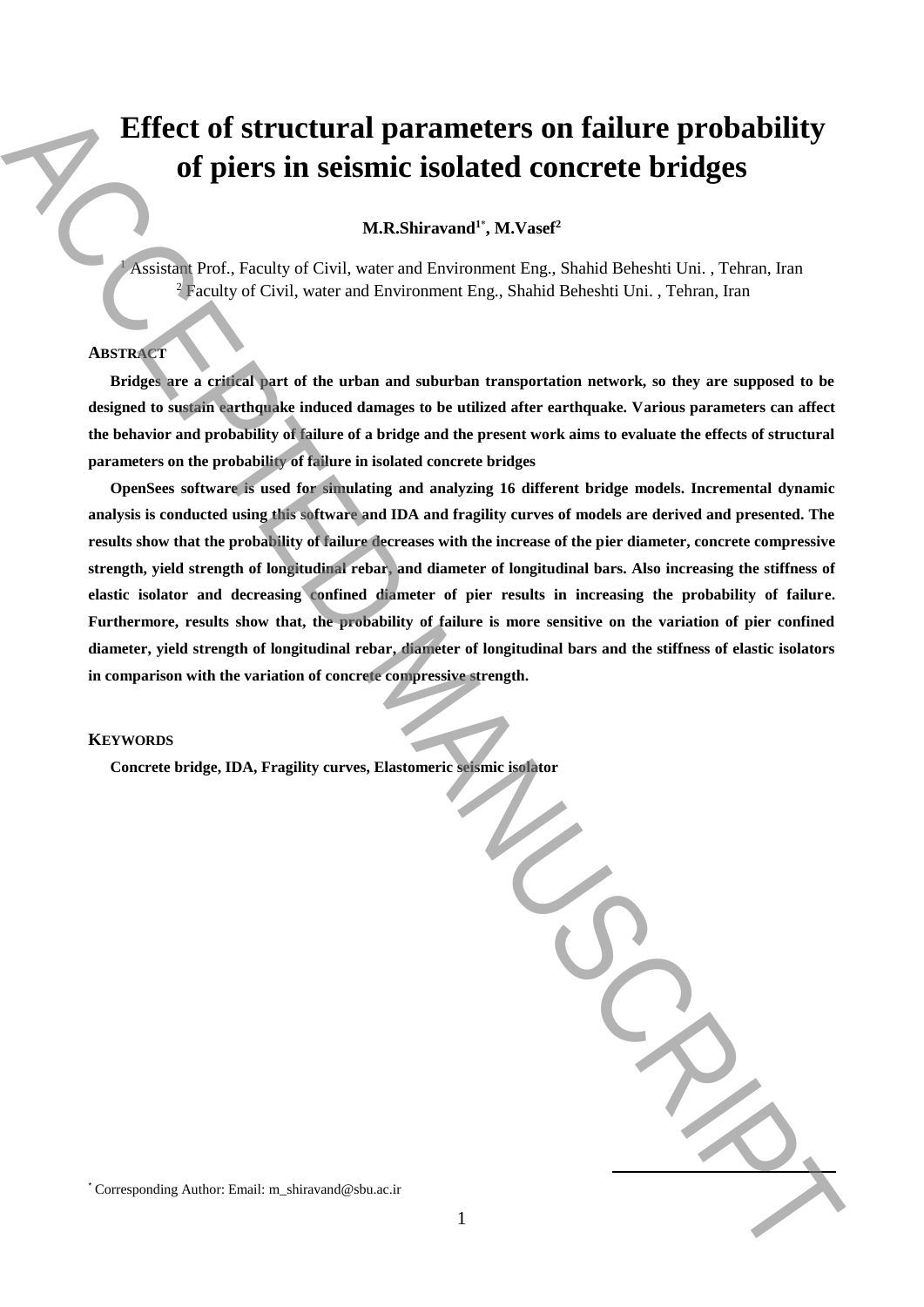## **1. Introduction**

As often observed from destructive earthquakes, bridges are one of the most vulnerable components of a highway network system subjected to earthquake ground motion. Seismic behavior of isolated reinforced concrete bridges can be affected by changing geometrical or material properties. The object of this paper is to investigate the effect of structural parameters on failure probability of piers in seismic isolated concrete bridges. For this reason, a group of structural parameters consisting concrete compressive strength; yield strength of longitudinal rebar; pier confined diameter; pier diameter; stiffness of isolators and diameter of longitudinal rebar considered.

## **2. Methodology**

The base model is a regular three-span isolated RC bridge with circular piers which is in a high seismic hazard zone, located on soil type III and has been designed based on AASHTO standards[4]. "Figure 1" shows the main characteristics of the base model.

For bridges, a common idealized for dynamic analysis is using a stick model. OpenSees software is used for simulating and analyzing 16 different bridge models. Incremental dynamic analysis is conducted using this software and IDA and fragility curves of models are derived. Concrete and rebar materials were modeled by using Concrete02 and Steel02 materials respectively. Isolators have been modeled using zeroLenght element and assigning an Elastic uniaxialMaterial to them. Superstructure and columns have been modeled using nonlinear element.

In this study, fragility curves which are developed by conducting incremental dynamic analysis, are used to evaluate the effects of structural parameters on seismic behavior and the probability of failure of isolated RC bridges. "Table 1" shows the assumed structural parameters and their amount [6-8].



| Assumed amounts    | Unit.             | Parameter                          |
|--------------------|-------------------|------------------------------------|
| 20-25-28-30        | <b>MPa</b>        | (fc) Concrete compressive strength |
| 300-400-500        | <b>MPa</b>        | (fy) Yield Strength                |
| 1.7-1.73-1.75-1.77 | m                 | Confined diameter                  |
| 100-200-400-800    | T <sub>on/m</sub> | (k) Stiffness of isolator          |
| $1.5 - 1.8 - 2.0$  | m                 | Pier diameter                      |
| 20-26-32           | mm                | Rebar diameter                     |
|                    |                   |                                    |



**Figure 1. Main characteristics of the base bridge model**

A group of 7 near-field earthquake have been chosen for incremental dynamic analysis and Dutta and Mander limit states which are based on piers' drift are considered for developing fragility curves [9].

#### **3. Results and Discussion**

In figures 3 to 8, fragility curves of bridge piers based on considered limit states and structural parameters are available.